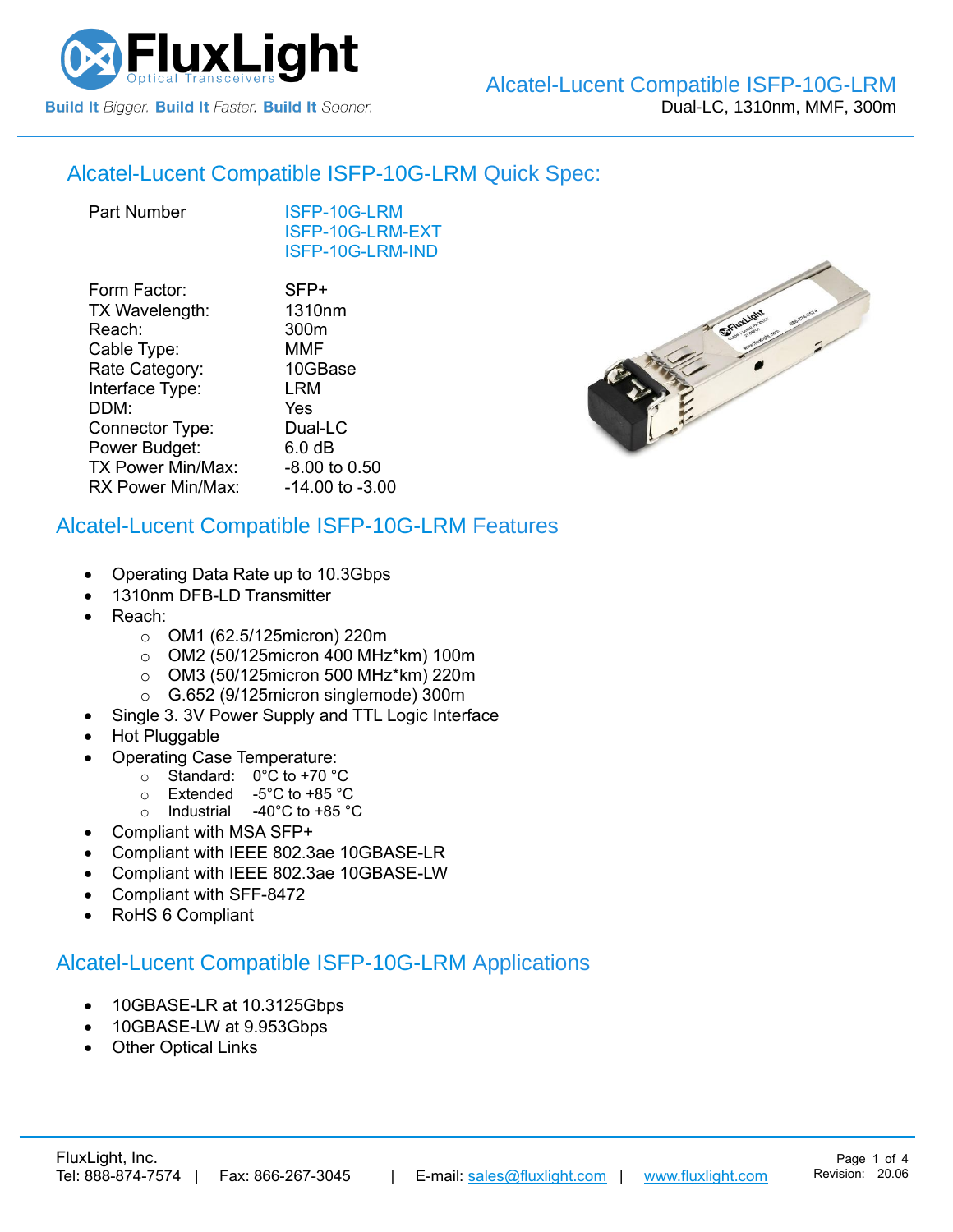

# Alcatel-Lucent Compatible [ISFP-10G-LRM](https://www.fluxlight.com/isfp-10g-lrm/) Specification

## Electrical Characteristics (Condition: Ta=TOP)

| <b>Parameter</b>                  | <b>Symbol</b> | Min.        | <b>Typ</b> | Max.      | <b>Unit</b> | <b>Notes</b>                          |
|-----------------------------------|---------------|-------------|------------|-----------|-------------|---------------------------------------|
| CML Inputs(Differential)          | Vin           | 150         |            | 1200      | $mV$ p-p    | AC coupled inputs                     |
| <b>Supply Current</b>             | <b>ICC</b>    |             |            | 300       | mA          |                                       |
| Input Impedance (Differential)    | Zin           | 85          | 100        | 115       | ohm         | $\text{Rin} > 100 \text{ kohm } @$ DC |
| Tx Disable Input Voltage - Low    | <b>VIL</b>    | $\mathbf 0$ |            | 0.8       | V           |                                       |
| Tx Disable Input Voltage - High   | <b>VIH</b>    | 2.0         |            | 3.45      | $\vee$      |                                       |
| Tx Fault Output Voltage - Low     | <b>VOL</b>    | $\mathbf 0$ |            | 0.5       | V           |                                       |
| Tx Fault Output Voltage - High    | <b>VOH</b>    | 2.0         |            | $Vcc+0.3$ | V           |                                       |
| <b>CML Outputs (Differential)</b> | Vout          | 350         |            | 700       | mV pp       | AC coupled outputs                    |
| Output Impedance (Differential)   | Zout          | 85          | 100        | 115       | ohms        |                                       |
| Rx LOS Output Voltage-Low         | <b>VOL</b>    | 0           |            | 0.5       | $\vee$      |                                       |
| Rx LOS Output Voltage- High       | <b>VOH</b>    | 2.5         |            |           | $\vee$      |                                       |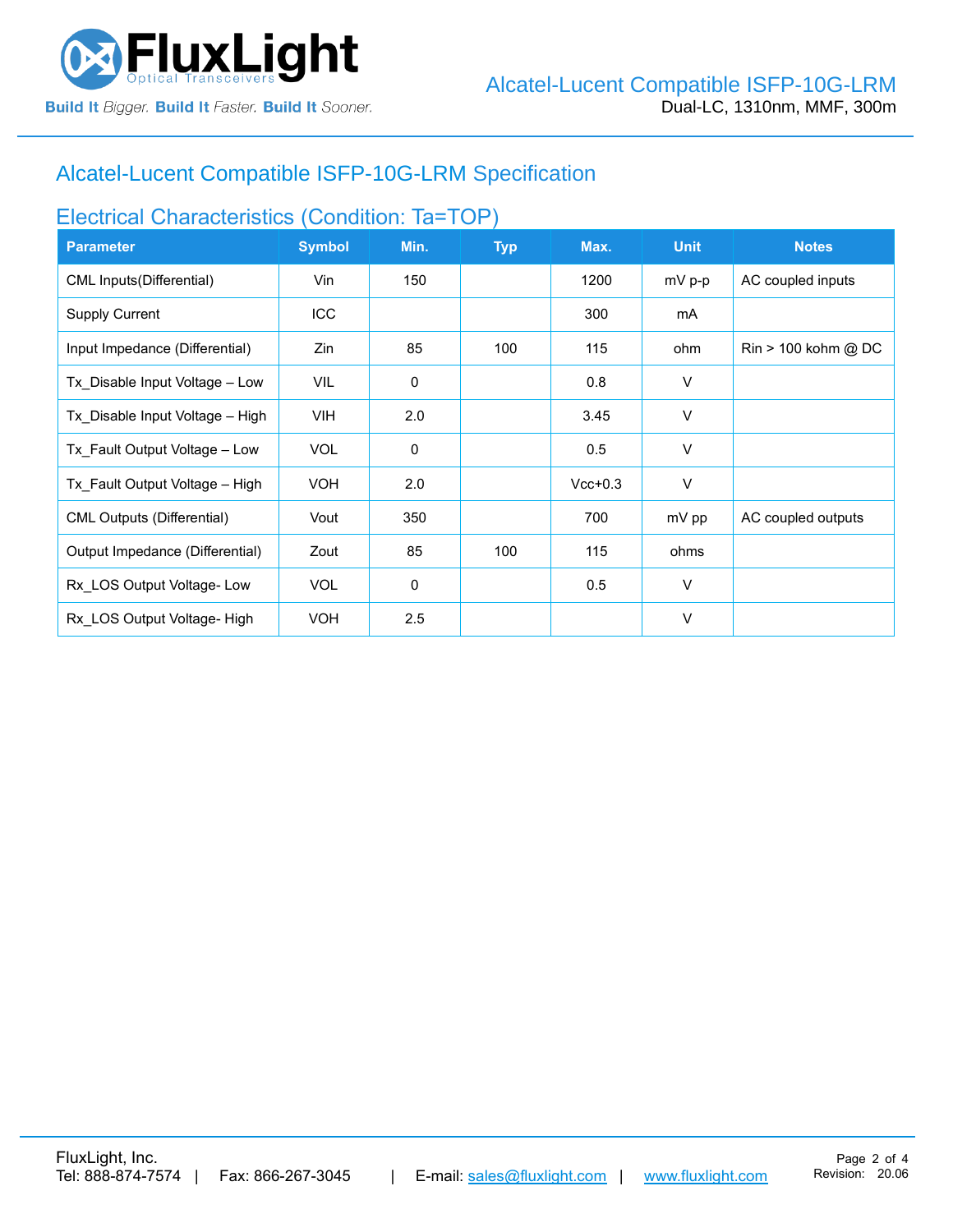

## Optical Characteristics (Condition: Ta=TOP)

| <b>TX</b>                            |         |                  |                          |                              |                          |              |  |
|--------------------------------------|---------|------------------|--------------------------|------------------------------|--------------------------|--------------|--|
| <b>Parameter</b>                     |         |                  | <b>Min</b>               | <b>Typ</b>                   | <b>Max</b>               | <b>Unit</b>  |  |
| Data Rate                            |         |                  | $\blacksquare$           | 10.3                         | $\blacksquare$           | Gb/s         |  |
| 9µm Core Diameter SMF                |         |                  |                          | 10                           |                          | Km           |  |
| Centre wavelength                    |         | λc               | 1270                     | 1310                         | 1355                     | nm           |  |
| Output Spectral Width(-20dB)         |         | Δλ               | $\overline{\phantom{a}}$ | $\overline{\phantom{a}}$     | 1                        | nm           |  |
| Average Output Power                 |         | $P_{\text{out}}$ | -8                       | $\overline{\phantom{a}}$     | $+0.5$                   | dBm          |  |
| <b>Extinction Ratio</b>              |         | ER               | 3.5                      | $\overline{\phantom{a}}$     | $\blacksquare$           | dB           |  |
| Average Power of OFF Transmitter     |         |                  |                          |                              | $-30$                    | dBm          |  |
| Side Mode Suppression Ratio          |         | <b>SMSR</b>      | 30                       |                              |                          | dB           |  |
| Input Differential Impedance         |         | Zin              | 90                       | 100                          | 110                      | Ω            |  |
| <b>TX Disable</b>                    | Disable |                  | 2.0                      |                              | $Vcc+0.3$                | $\vee$       |  |
|                                      | Enable  |                  | $\mathbf 0$              |                              | 0.8                      |              |  |
| <b>TX Fault</b>                      | Fault   |                  | 2.0                      |                              | $Vcc+0.3$                |              |  |
|                                      | Normal  |                  | $\pmb{0}$                |                              | 0.8                      | $\sf V$      |  |
| TX Disable Assert Time               |         | t_off            |                          |                              | 10                       | us           |  |
| <b>RX</b>                            |         |                  |                          |                              |                          |              |  |
| <b>Parameter</b>                     |         | <b>Symbol</b>    | Min                      | <b>Typ</b>                   | <b>Max</b>               | <b>Unit</b>  |  |
| Center Wavelength                    |         | λс               | 1260                     |                              | 1565                     | nm           |  |
| <b>Receive Sensitivity</b>           |         | $P_{in}$         | $\overline{\phantom{a}}$ | $\blacksquare$               | $-14$                    | dBm          |  |
| Maximum Input Power                  |         | $P_{MAX}$        | $-3$                     | $\pmb{0}$                    | $\overline{\phantom{a}}$ | dBm          |  |
| Signal Detect Threshold-Assertion:   |         | <b>SD</b> HIGH   | $\blacksquare$           | $\overline{\phantom{a}}$     | $-15$                    | dBm          |  |
| Signal Detect Threshold-Deassertion: |         | <b>SDLOW</b>     | $-25$                    | $\qquad \qquad \blacksquare$ |                          | dBm          |  |
| <b>Output Differential Impedance</b> |         | Pin              | 90                       | 100                          | 110                      | Ω            |  |
| Receiver Overload                    |         | Pmax             | 0.5                      |                              |                          | dBm          |  |
| <b>Optical Return Loss</b>           |         | ORL              |                          |                              | $-12$                    | dB           |  |
| LOS                                  | High    | 2.0              |                          |                              | $Vcc+0.3$                | $\mathsf{V}$ |  |
|                                      | Low     | $\pmb{0}$        |                          |                              | $0.8\,$                  |              |  |